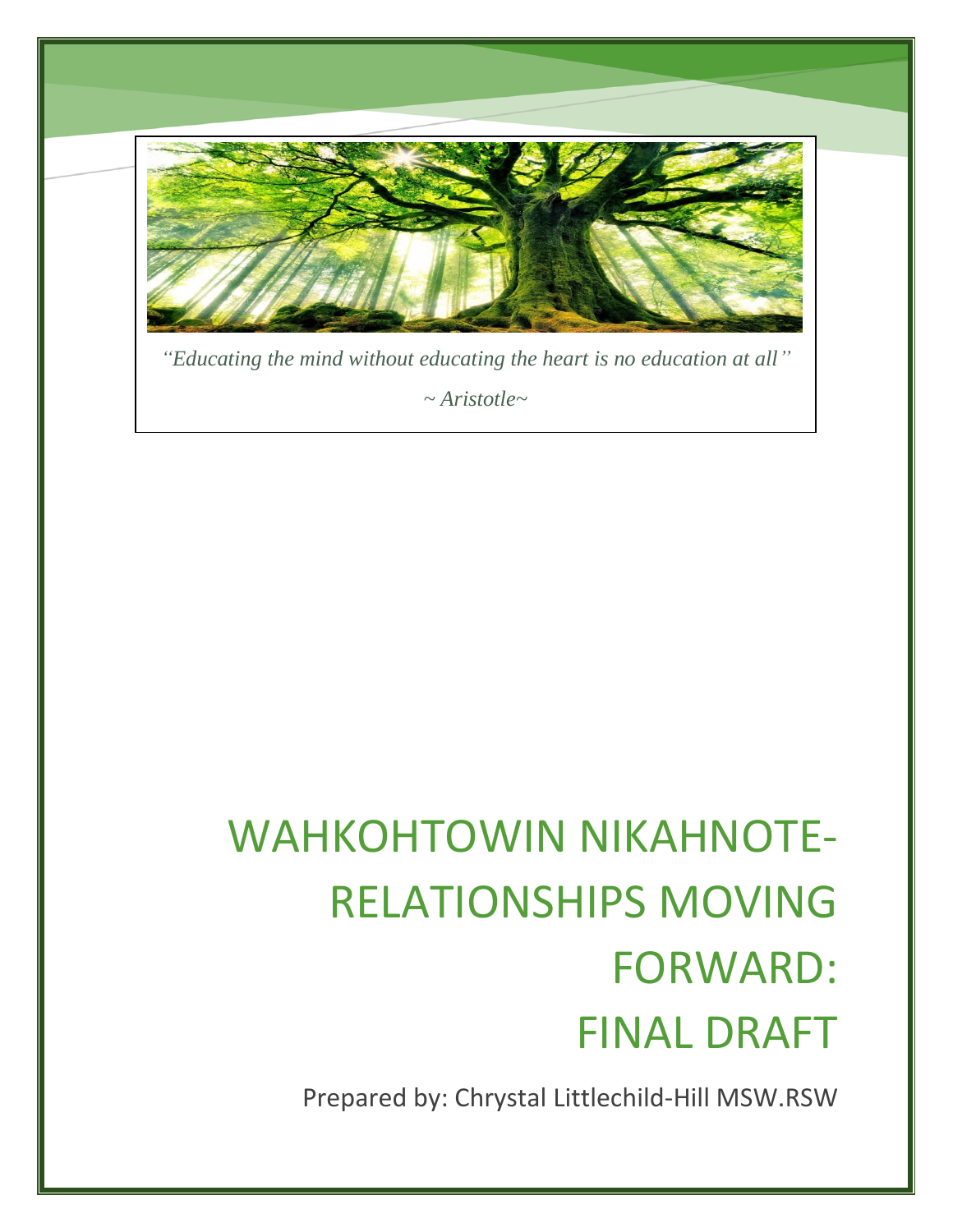

# **Background:**

In 2013, Wetaskiwin Regional Public Schools endeavoured to connect with the First Nations, Metis and Inuit parent(s) and caregiver(s) that resulted in parent consultations. The intent of such parent consultations was to further explore the various ways in which WRPS could enhance the school experience for First Nations, Metis and Inuit students where the observable outcome would be higher levels of student success. From these parent consultations the Wahkohtowin Report 2013 was also compiled where it identified various findings and recommendations. The recommendations highlighted in the Wahkohtowin Report 2013 have since been implemented by WRPS. With the now implemented recommendations, WRPS has identified a need and importance in connecting back to the First Nation, Metis and Inuit school community to empower voice of parent(s)/caregiver(s) if WRPS is achieving its original intent as identified in the Wahkohtowin Report 2013.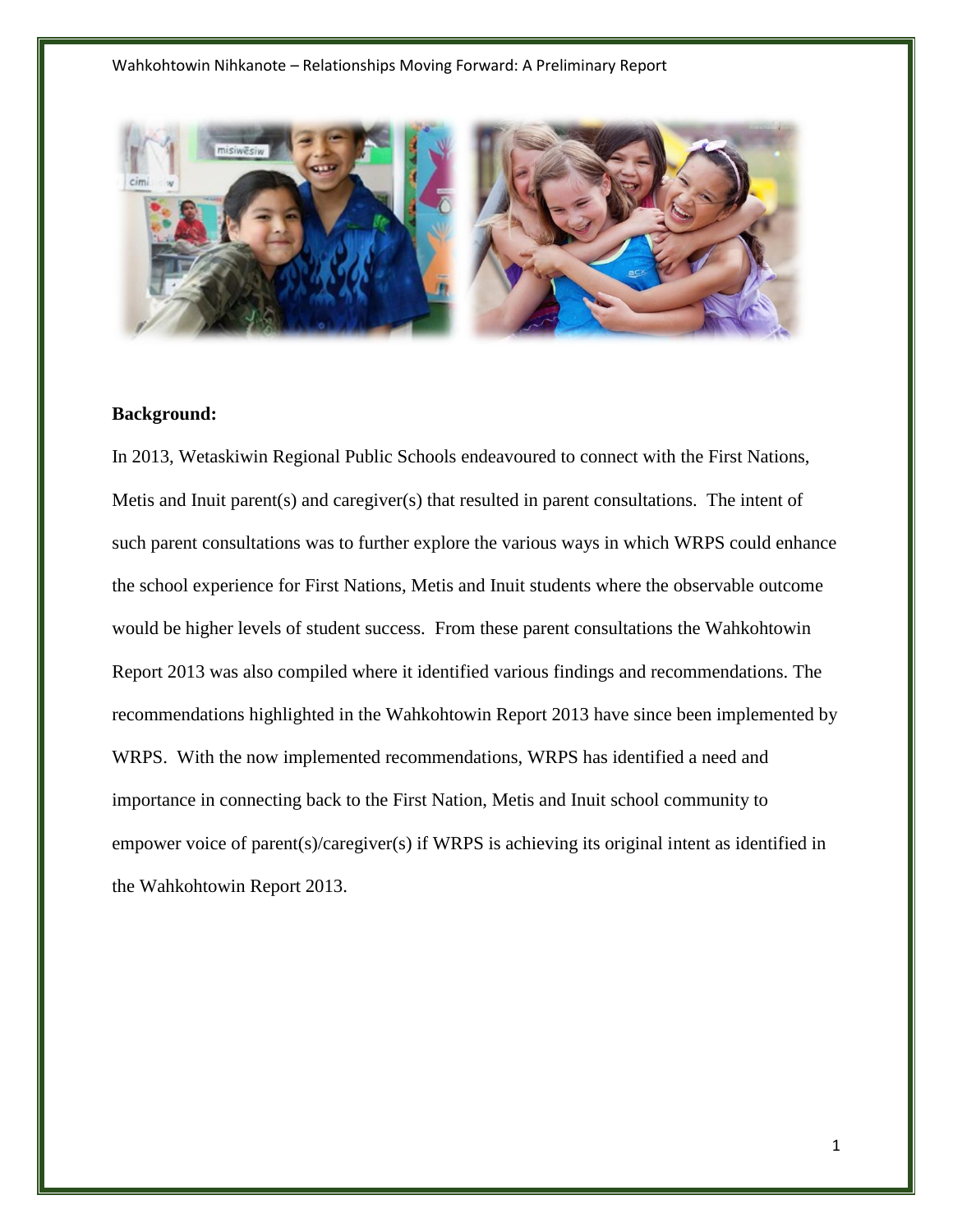## **Acknowledgements:**

With Respect, I want to acknowledge the four Maskwacis Elders who opened in prayer and blessing of the research and storytelling of participatory parents/caregivers. Protocol was offered to each Elder of each member nation of Maskwacis where all four points were represented, the offering of protocol was accepted in kindness, respect and hope for our students of Wetaskiwin Regional Public School Division and in the spirit of relationship. The prayer was to serve as blessing for good intent, respectful encounters and quality outcome for the First Nation, Metis and Inuit Parent consultations and research findings that support our First Nation, Metis and Inuit student success in the long term. This writer further acknowledges all participatory parents and caregivers of the Wetaskiwin Public School community who were welcoming and sharing of their personal stories specific to the requested information. Hiy Hiy and thank you to our wise and kind Elders who laid blessing to this work and preliminary report and to all those that shared their stories. Nanaskomowin – Gratitude.

#### **Ceremony – Opening This Work of Parent/Caregiver Consultations**

In honouring the territory of the Maskwacis Cree people, Elders, parents, children and youth this writer acknowledges the strong connection to traditional ways, cultural practices and ceremonies that locate the Maskwacis Cree as a strong, resilient, and an empowered people(s) who value education for all their members. In the spirit of relationship building, honouring traditions and completing such work of inquiry. It is only appropriate that this research, data collection, interviews, community connection and the development/completion of preliminary document be opened and honoured through respective ceremony.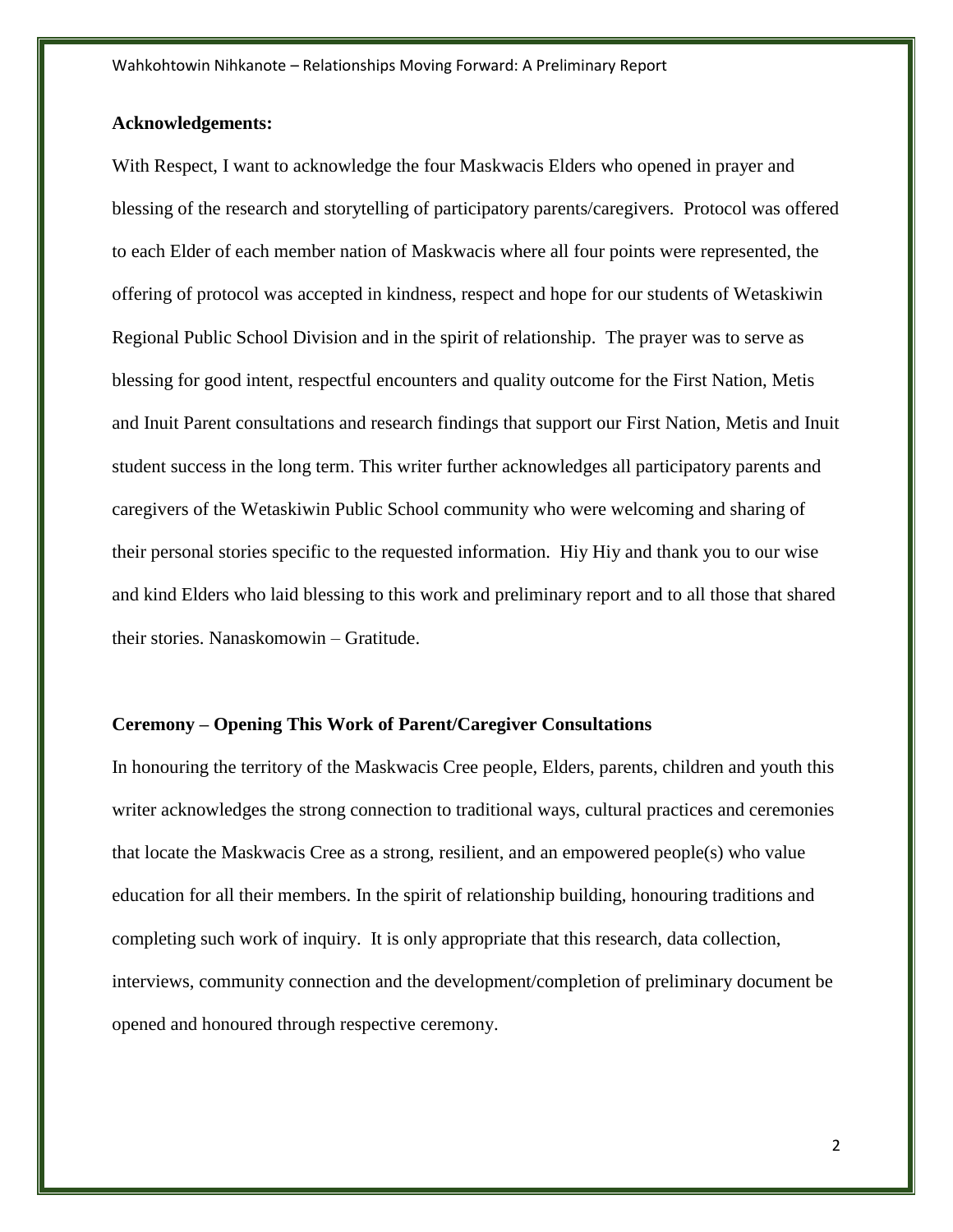#### **Purpose – Wahkohtowin Nihkanote: Relationships Moving Forward**

In honoring the intent and purpose of the Wahkohtowin Report – First Nations Parent Consult 2013 this work was initiated to give parent/caregiver opportunity to have voice that acts as follow up to original parents consults of 2013. The purpose of parent/caregiver consultation was to find out if WRPS was indeed fulfilling original intent, purpose and identified recommendations as highlighted in the Wahkohtowin Report. These parent/caregiver consultations were conducted by way of a series of interviews with First Nations, Metis and Inuit parents and/or caregivers by returning back to the Maskwacis community, parents, caregivers and the Wetaskiwin Public School Division to address inquiry of the Wahkohtowin Report. This preliminary report is intended to inform Wetaskiwin Regional Public School Division of the parent/caregiver consultation findings that will inform response. It will also identify current progress, successes, and challenges as identified impacts for research participants and their students.

The Wetaskiwin Regional Public School Division sees great value and importance of listening and hearing the voices of the Maskwacis community, parents, youth, Wahkohtowin Liaisons and respective principals. Through the intentional, relational and responsive approach with the parent/caregiver consults, a welcoming space was created to engage with participants in order to bring their voices forward. Participants shared specific to their review, understanding of the Wahkohtowin Report which was guided by a series of specific questions that informed the question(s) of inquiry. While collecting such data it remained priority to ensure that all information and data collected was done in a culturally appropriate manner that was respectful,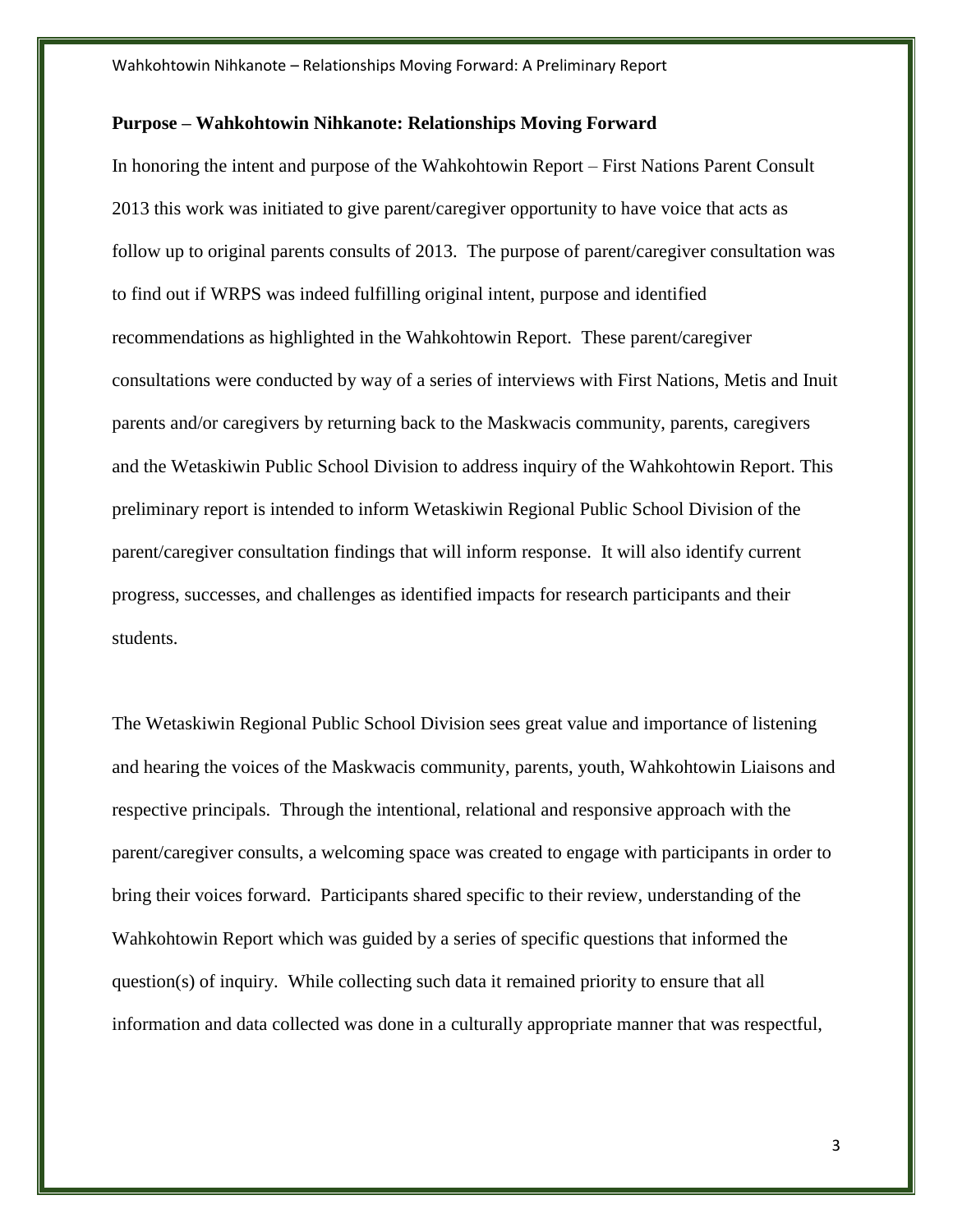one that honored the cultural practices and existing relationship of WRPS and the Maskwacis community, parents and youth.

#### **Methodology**

An Indigenous methodology was utilized in this work of consultation. It is grounded in Indigenous ways of knowing and understanding; which is most appropriate for this work of inquiry and consultation with the Maskwacis parents, caregivers and students. An Indigenous methodology which was deployed, maintains a deep and abiding respect for Indigenous knowledges and experiences as one seeks out to gather answers in terms specific to the implications of introduced programs and in seeking data that informs the question of inquiry. The information collected was done so that was decolonizing in nature and relational in bringing forward the voices of parents, students and staff.

#### **Methods**

The methods to gather specific information was done through various methods under an Indigenous framework and methodology. The following methods were used to collect data and supports further analysis to inform the question of inquiry.

1) Ceremony – Protocol(s)

2) In-Depth Interviews/Parent Consultations– one on one meeting with parents in their own communities and homes or as identified by the interviewee. For the purpose of this report the research method of in-depth interviews will be referenced as *parent consultation(*s). Through contacting various families within the Wetaskiwin public school communities, parent consultations were scheduled where this writer attended to the family home to meet face to face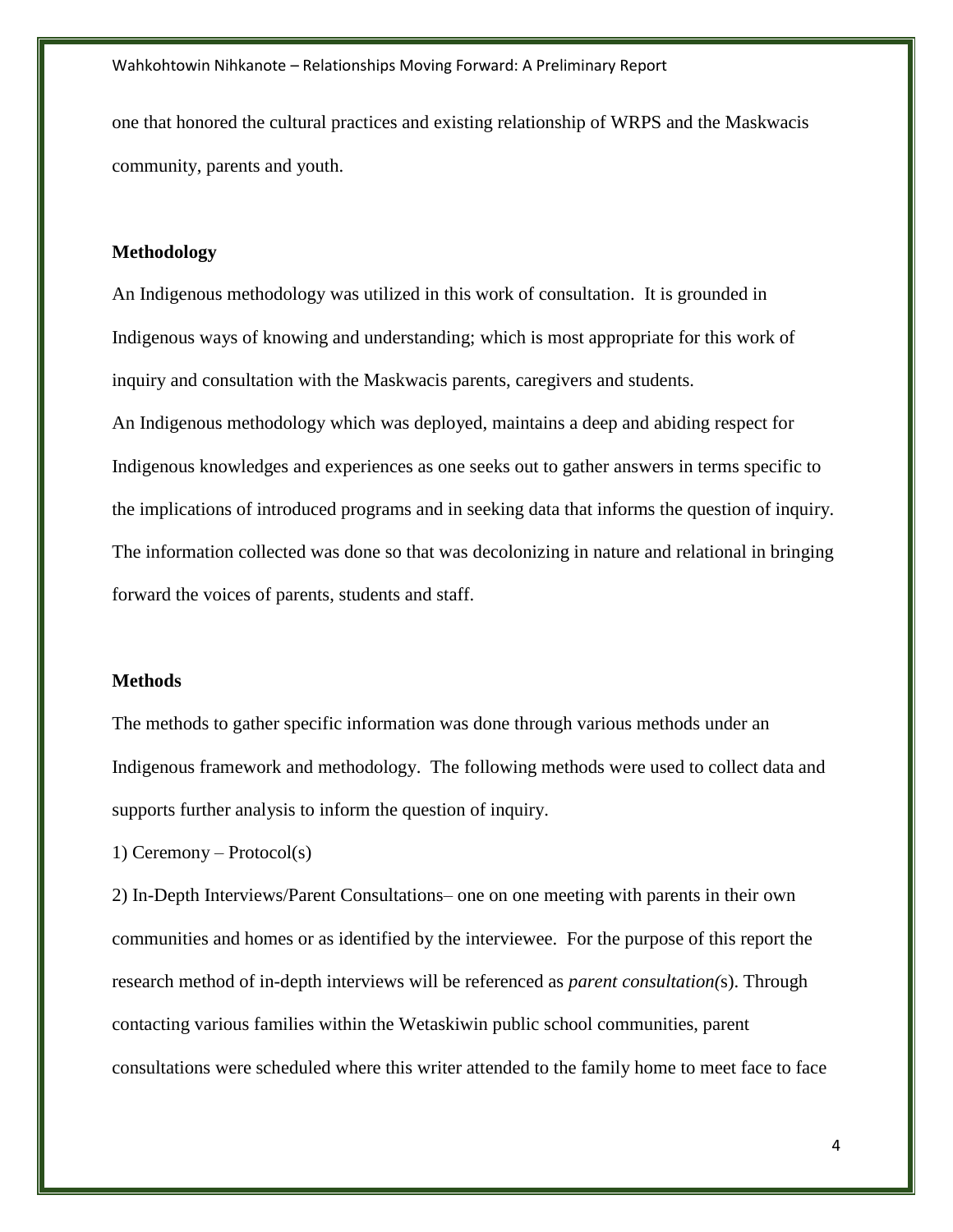in their homes (parent consultation), scheduled telephone interviews/conversations at the request of parent/caregiver request and meeting at parent/requested location. i.e./community buildings. 3) Interview via telephone as identified by interviewee – questionnaire and discussion The interview questions were developed to be respectful, open ended and supported conversation and allowed for parents/caregivers to share their story for this writer.

Through a generated list identified First Nations, Metis and Inuit parents/caregivers a random sampling occurred.

## **Location:**

The parent consultations that were conducted were located within the Maskwacis, Pigeon Lake, Buck Lake, Wetaskiwin, Millet and Alder Flats community. Location(s) to be noted within a 100KM radius of Wetaskiwin. The location of such parent/caregiver consultations occurred in the participant homes, community building(s), telephone and as identified by parent/caregiver. The locations were noted as safe, respectful and mindful of confidentiality of all participants. All encounters with parent(s)/caregiver(s) were scheduled and agreed upon by both the writer and parent/caregiver.

#### **Parent Consultation:**

With the parent/caregiver consultations, it was determined through reviewing the generated list provided by WRPS that there was approximately 250 family groups and of those groups the number of parents/caregivers contacted or attempted contact 125 of an estimated 250 family groups. 72 families were interviewed successfully, representing 25% of the family groups in WPRS.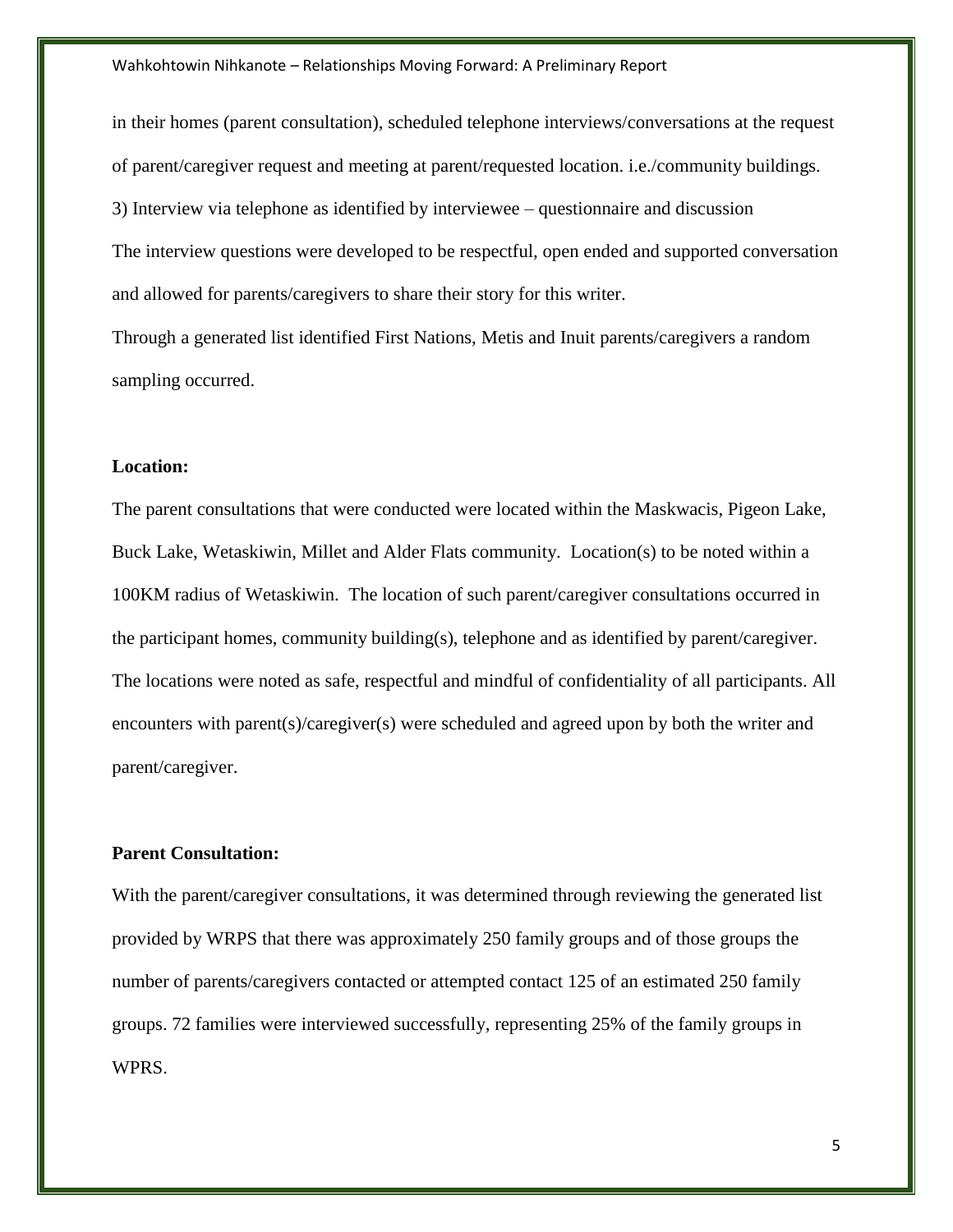*Note: Millet was noted to not be a Program School but caregivers reside in Millet where students attended school in Wetaskiwin where programming was offered.*

## **Question of Inquiry**

*With the implementation of changes in the Wetaskiwin Public School District as a result of the community engagement/Wahkohtowin Report that took place with the First Nations and Metis*  families, what have been the current impacts since implementation? What are the identified *challenges? What are the identified successes?* 

This writer developed a series of several smaller questions that elicited conversations, thought and greater opportunity parent/caregiver participants to share in the consultation. The developed questions are noted below:

- 1) Introduction-Rapport Building/Review of Wahkohtowin
- 2) When you reflect back over the last couple years with WRPS, what changes have you seen take place specific to First Nation and Metis programming in your child's school?
- 3) Do you think your child (ren) have benefited from the programs of WRPS (Wahkohtowin)? How and what ways do you think your children have benefitted?
- 4) With these program(s) implemented, has your child been met with any barriers and/or challenges? What does this look like?
- 5) As a parent have you been challenged or faced any barriers since the implementation of program(s)?
- 6) As a parent what have been your most successful or memorable moments when working with WRPS and the Wahkohtowin program?
- 7) What are some final thoughts or points that I can bring forward, both positive and concerning?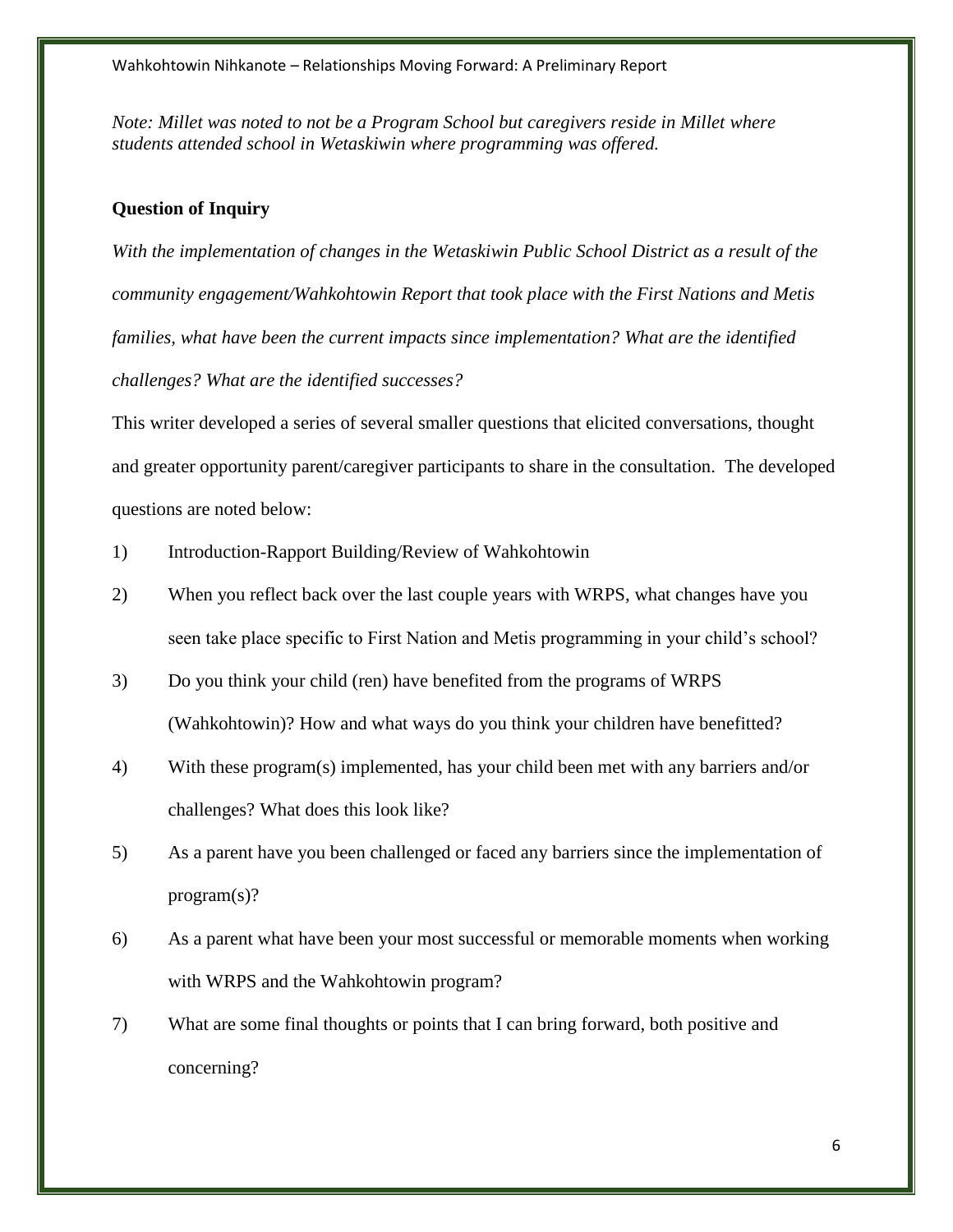#### **Summary of Parent Caregiver Response/Themes:**

Through engaging in parent/caregiver conversations and introducing several questions to inform inquiry, this writer was able to establish and connect to several themes shared amongst parent/caregiver groups within the various schools. This writer has presented themes of information gathered and is noted below. This information is general and not specific to any one particular school, as being mindful not to identify school/parent(s)/caregiver(s). This summary includes preliminary findings and should be noted below to each category of themes:

#### *(1) Maskwacis Wahkohtowin Liaisons:*

The Maskwacis Wahkohtowin Liaisons provide services and support programming specific to First Nations, Metis and Inuit students and their parents/caregiver. The parent/caregiver response(s) to Maskwacis Wahkohtowin Liaisons is as follows:

- It has been shared with this writer that the role of the 'MWL' holds a valuable role within the school community as identified by interviewed participants. By maintaining such an invaluable role it has been reported that the support and direction that the 'MWL's' offer students within the academic institutions of WRPS has contributed to students having a sense of belonging, connection to community and culture , successful transitioning to high school and familial supports.
- The parent(s)/caregiver(s) further reported that 'their' or 'my' 'MWL' provides frequent student updates, provides school program and activity updates where parents and caregivers report they are well informed with their child's school and the going-ons of the school community.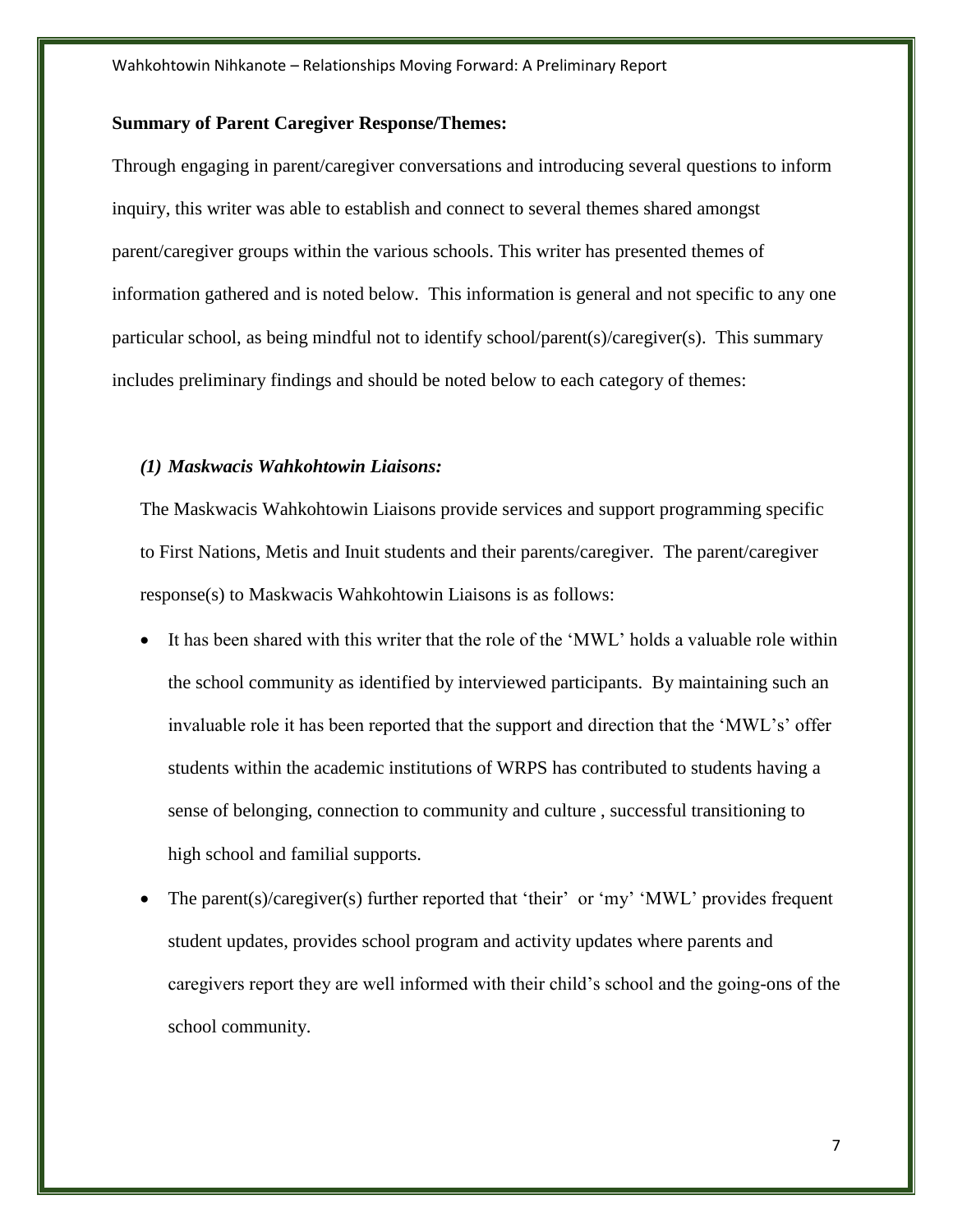- Parent(s)/caregiver(s) further reported that the 'MWL' provides liaise with the faculty staff of their child's school. This liaise includes meeting support, reporting and coordination of parent/caregiver meetings but is also reported that they provide a venue and space for debrief and very brief counselling.
- Parent(s)/caregiver(s) have shared that the Maskwacis Wahkohtowin Liaison workers have also created and provide a 'safe' space for their children to come and 'check in'. The parents and caregivers further reported that the 'MWL' in their child's school supports cultural activities and teachings where their children are connected and exposed to culture. i.e./Cree language group, beading and drumming clubs, storytelling, and smudging. Parents and caregivers report their children's learning is enhanced by such supports of 'their' 'MWL'.
- Reported challenges and barriers are that parents/caregivers not aware who the 'MWL' is in their child's school - reported there needs to be more contact and notification of changes and current 'MWL', 'MWL' needs and requires to support program with positive promotion
- That there is limited access and support of specified 'MWL'
- Non Indigenous Non Metis 'MWL' parent and caregiver report that they will not or have not accessed as 'MWL' not identified from Maskwacis community or Indigenous/Metis.
- Parent and caregiver report that they would like to see 'MWL' take an inclusive approach that includes all students and not limited.
- 'MWL' fluent in Cree Language and speak language with children/youth to expose and teach.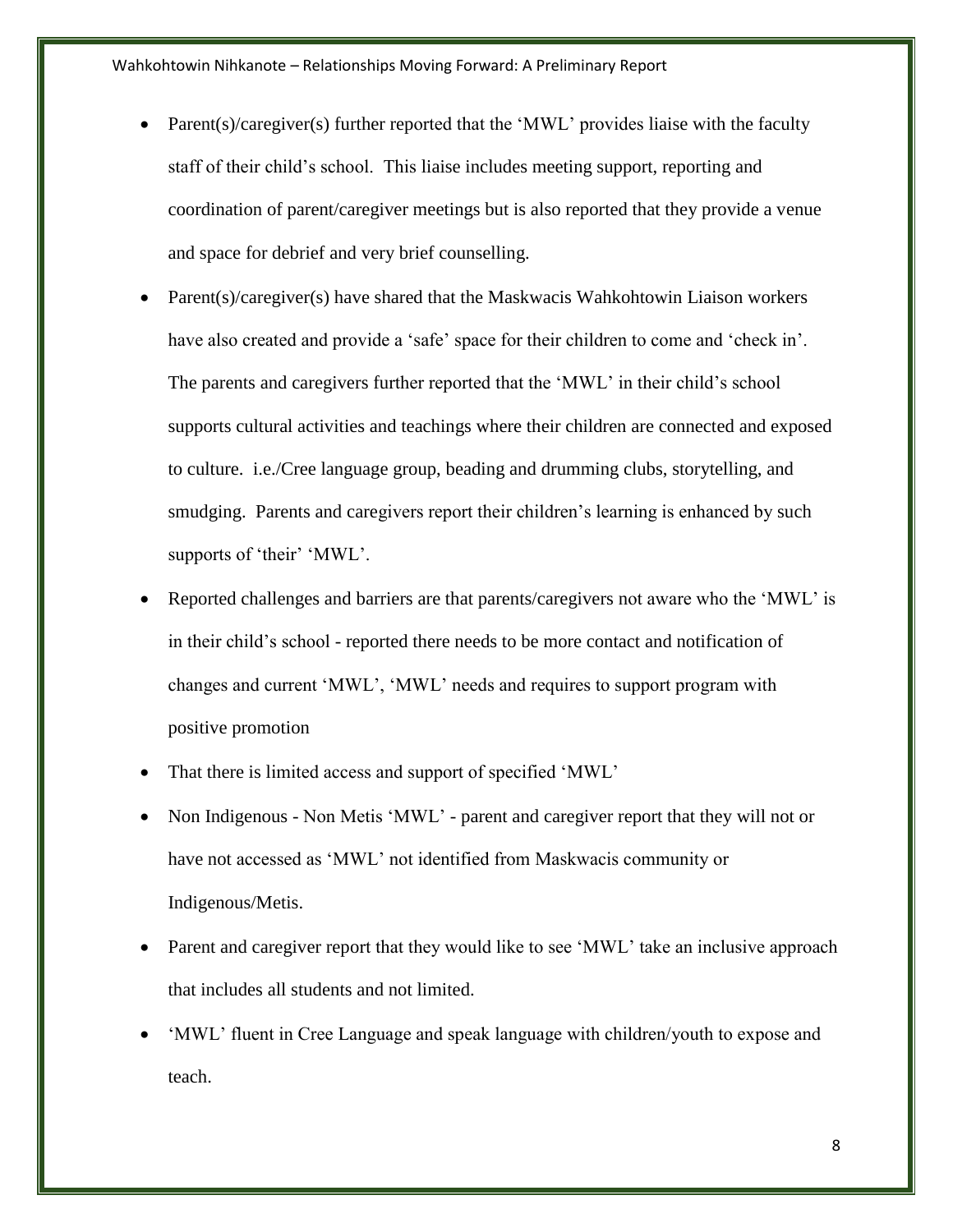'MWL' to maintain an exceptional level of professionalism and objectivity when working with families and students.

#### *(2) Teaching Staff & Administrators:*

- Parents/caregivers report challenges and present as barrier of that being with administration staff of their student/child(s) school. They report that they would like to see teachers and principals participate in 'training' or 'in-service' that brings forward greater understanding and respect for the Indigenous Cree culture, past traumas that impact children today, territory and how to support the Indigenous school community where there is greater student attendance and academic success
- Further challenges reported is in reference to the administration staff within the schools, where parent(s)/caregiver(s) should be actively welcoming of all First Nation, Metis  $\&$ Inuit students, parents and caregivers
- Encouraging student attendance at all grades but emphasize senior high importance
- Actively support First Nation, Metis & Inuit programming in the schools i.e./work with FNMI parents/caregivers for programming ideas, work cooperatively with Maskwacis resources
- $Parent(s)/caregiven(s)$  shared successes within their school administration staff, that they feel supported and welcomed in their child's/youth school by academic staff and principal
- Teacher(s) and principal(s) encourage and maintain communication to parents/caregivers in regards to students' progress, transparency. The parent(s)/caregiver(s) appreciate identified practices.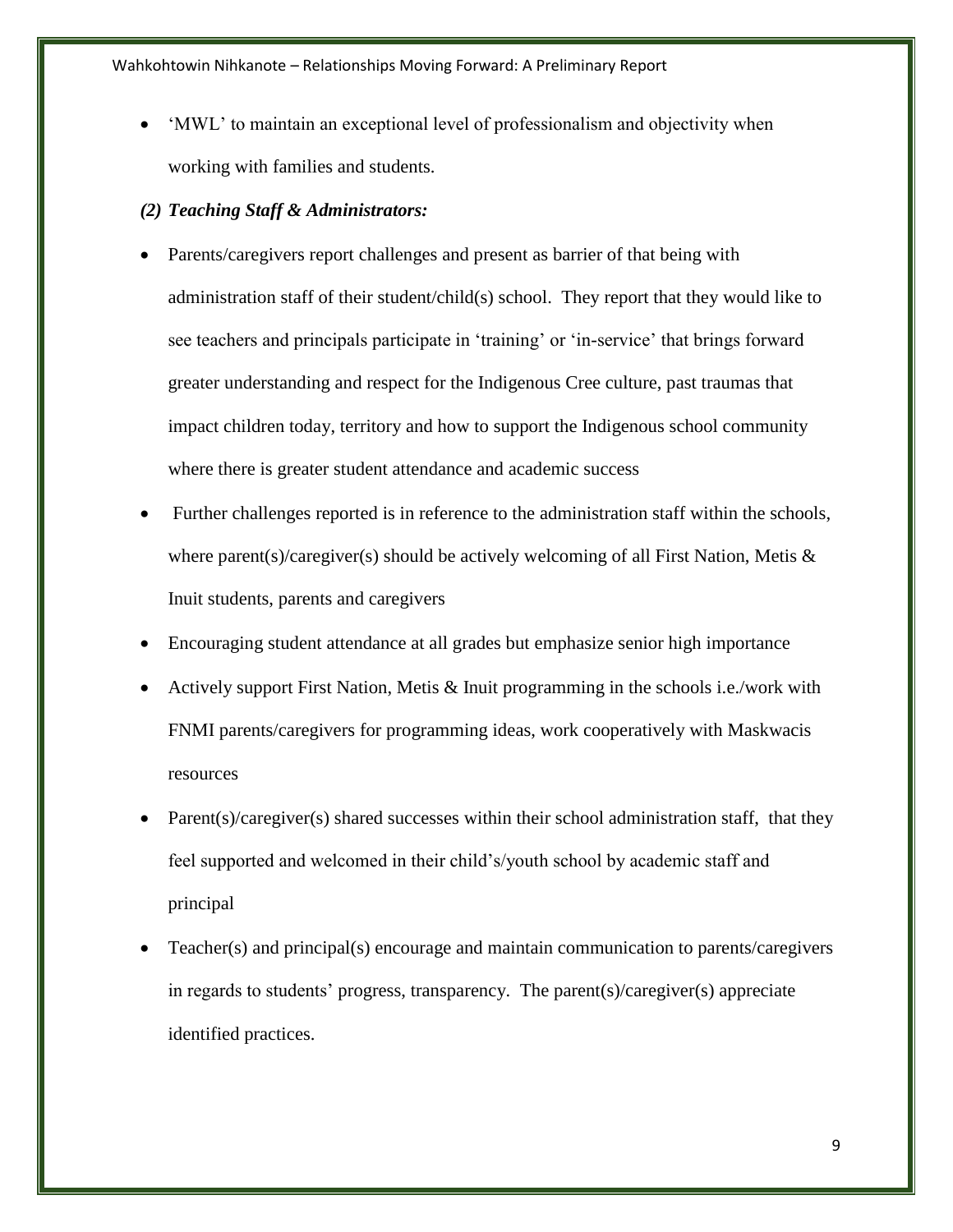A success that was also noted was that parent(s)/caregiver(s) had access to the MWL as a resource and was observed to offer support to academic staff

## *(3) Cree Language & Indigenous Curriculum:*

- Parent(s)/caregiver(s) report challenges in the area of Cree Language. They report that their child's exposure to Cree language is limited due to lack of programming, no Cree language instructor(s) and not actively supported by academic staff and principal. \*\*Note: not identified at all schools.
- Successes reported are that parents/caregivers enjoy and have sense of pride that child is being exposed to their Cree language and culture through the school providing opportunity to do so.
- Parent(s)/Caregiver(s) appreciate and have a sense of pride knowing child is supported in learning Cree language. Recognize teachers who are also attempting to learn the language alongside their child.
- Challenges parent(s)/caregiver(s) share that there is limited or no access to have educational material for student(s) that covers information and knowledge on territory of Maskwacis and Treaty 6.
- That an all-inclusive approach is utilized with all students of WRPS when teachings Cree language and history to ensure all students of WRPS receive knowledge of treaty/territory/language to break systemic racism.
- Parent(s)/caregiver(s) report challenges such as not being made aware of any programs specific to Cree language.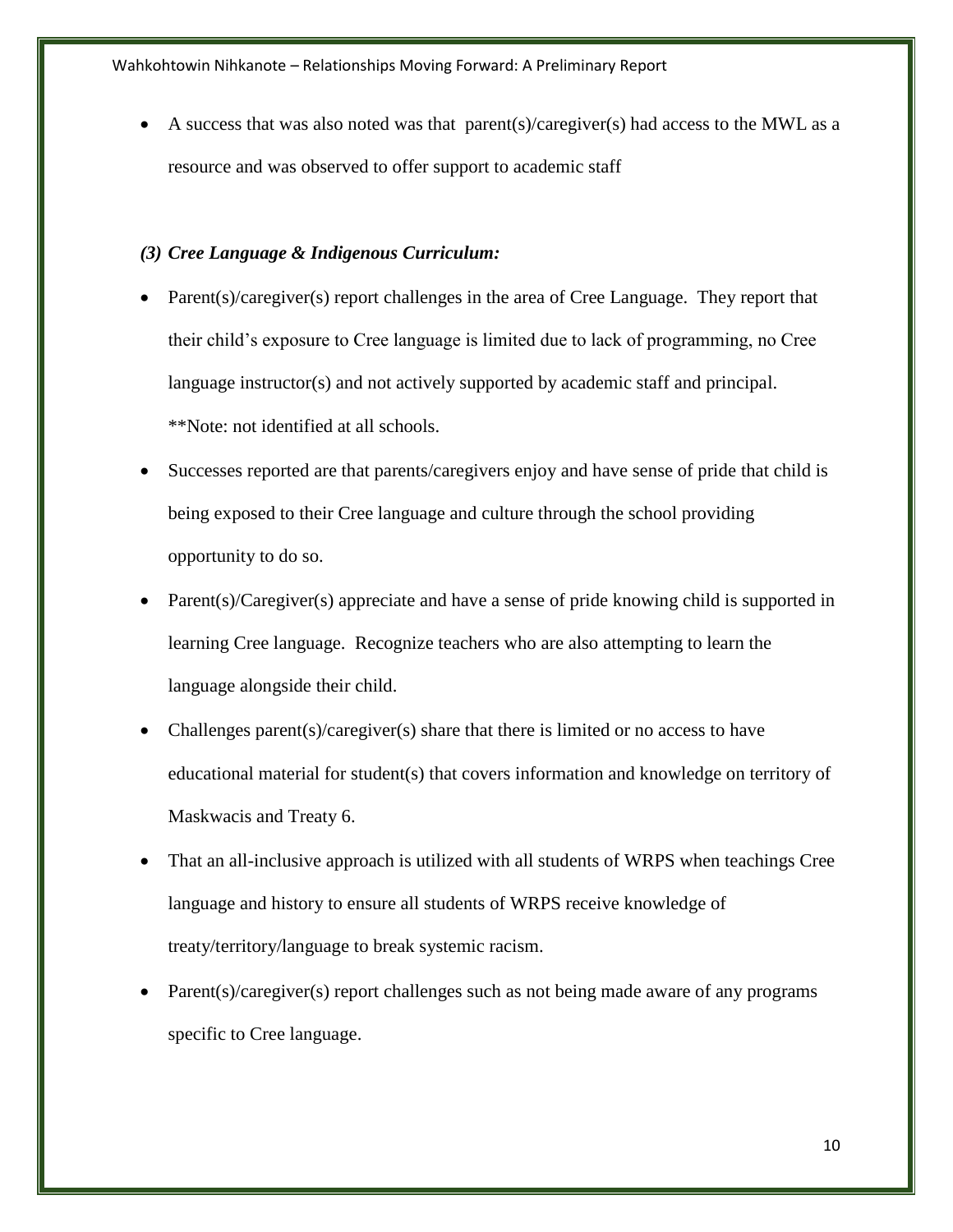- Junior/Senior school curriculum to include teachings specific to Alberta Indigenous history and current events.
- Utilize community elders for cultural teachings, i.e./rites of passage, bullying, kinship, values and beliefs
- Positive reporting where parents/caregivers see an increase in Cree language programming and view this as a benefit for child.

# *(4) Cree Cultural Programming & Activities:*

- Parent(s)/caregiver(s) shared in success stories by noting that they appreciate that their child's school offers 'Cree club, beading club and drumming group'
- Sense of pride is achieved when child's school participates in cultural programming, i.e./school powwow, community guests, visual art/posters through the school and smudge room
- Proud that WRPS is recognizing a greater need to meet the needs of the First Nations, Metis & Inuit students, i.e./smudge room, programming, MWL's
- Reported challenges by parent(s)/caregiver(s) report that they would like to be informed of programming – proper notification
- To ensure that programming gives opportunity to welcome all students of WRPS
- To represent all four nations of Maskwacis with invitation to Elders to share in teaching/programming
- To have all WRPS schools mandated to actively participate in delivering Cree cultural programming and activities that is consistent with one another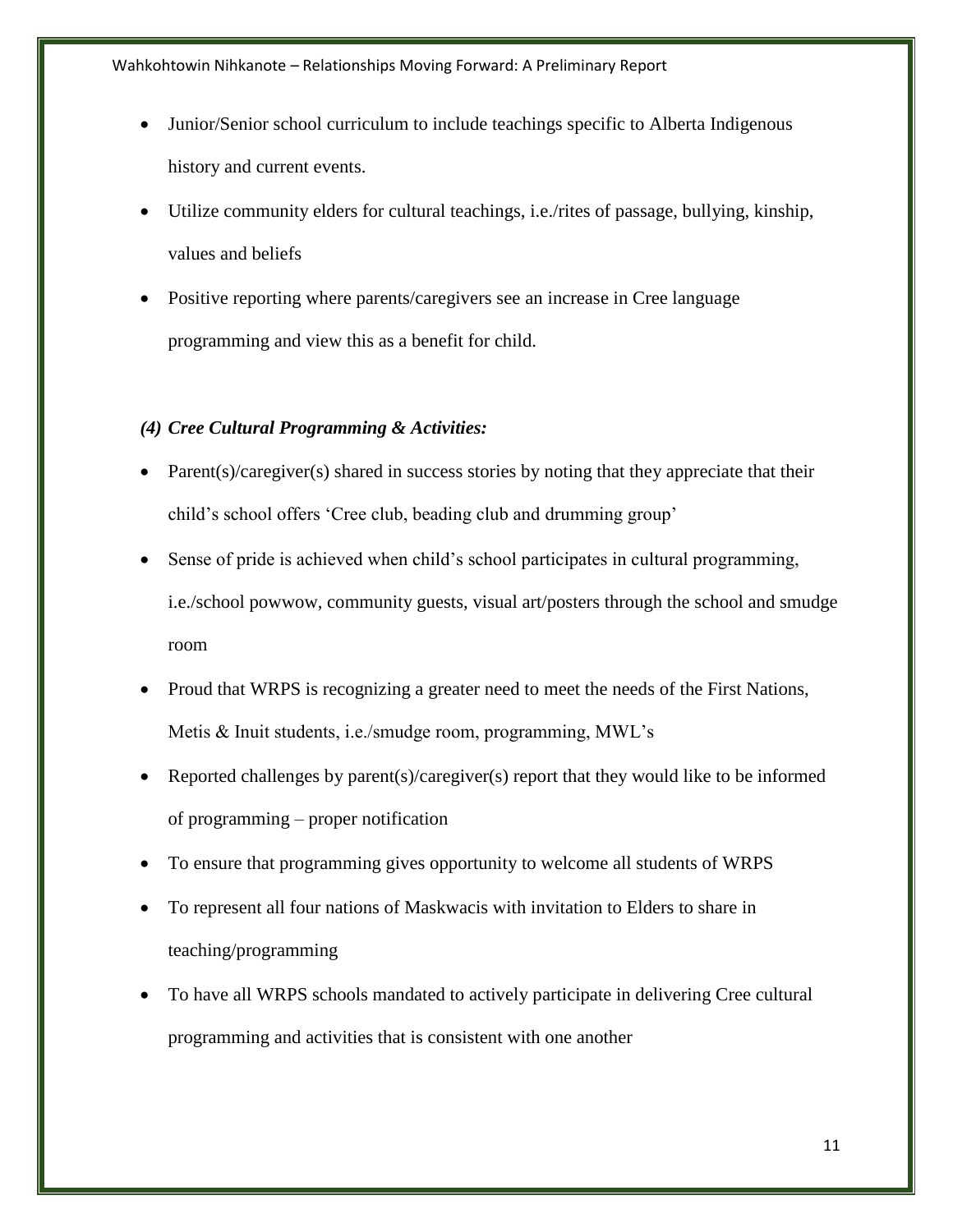Parent(s)/Caregiver(s) further report challenges of academic staff not utilizing parent(s)/caregiver(s) for cultural knowledge when needed.

# *(5) Student Success & Growth:*

- Parent(s)/Caregiver(s) report the following successes:
- that they are proud of academic staff and principal support to have students reach and complete graduation
- Most proud of cultural programming that supports student happiness, health and success in school
- Parent(s)/Caregiver(s) identified the following as challenges:
- They want students to graduate with diplomas and not be pushed to certificate for sake of graduating/gathering statistics by principal(s).
- To have and maintain transparency while following a supportive approach from academic staff and principal when dealing with child/youth with disabilities, i.e./ psych-educational assessments
- Support from academic staff and principals where students transitioning from 'onreserve' curriculum are integrated in a positive and successful way into 'off-reserve' programming and curriculum.
- First Nations, Metis and Inuit student statistics to be available for viewing and WRPS support plan i.e./online availability.
- First Nations, Metis and Inuit students to have fundraising committee for FNMI student tours/activities.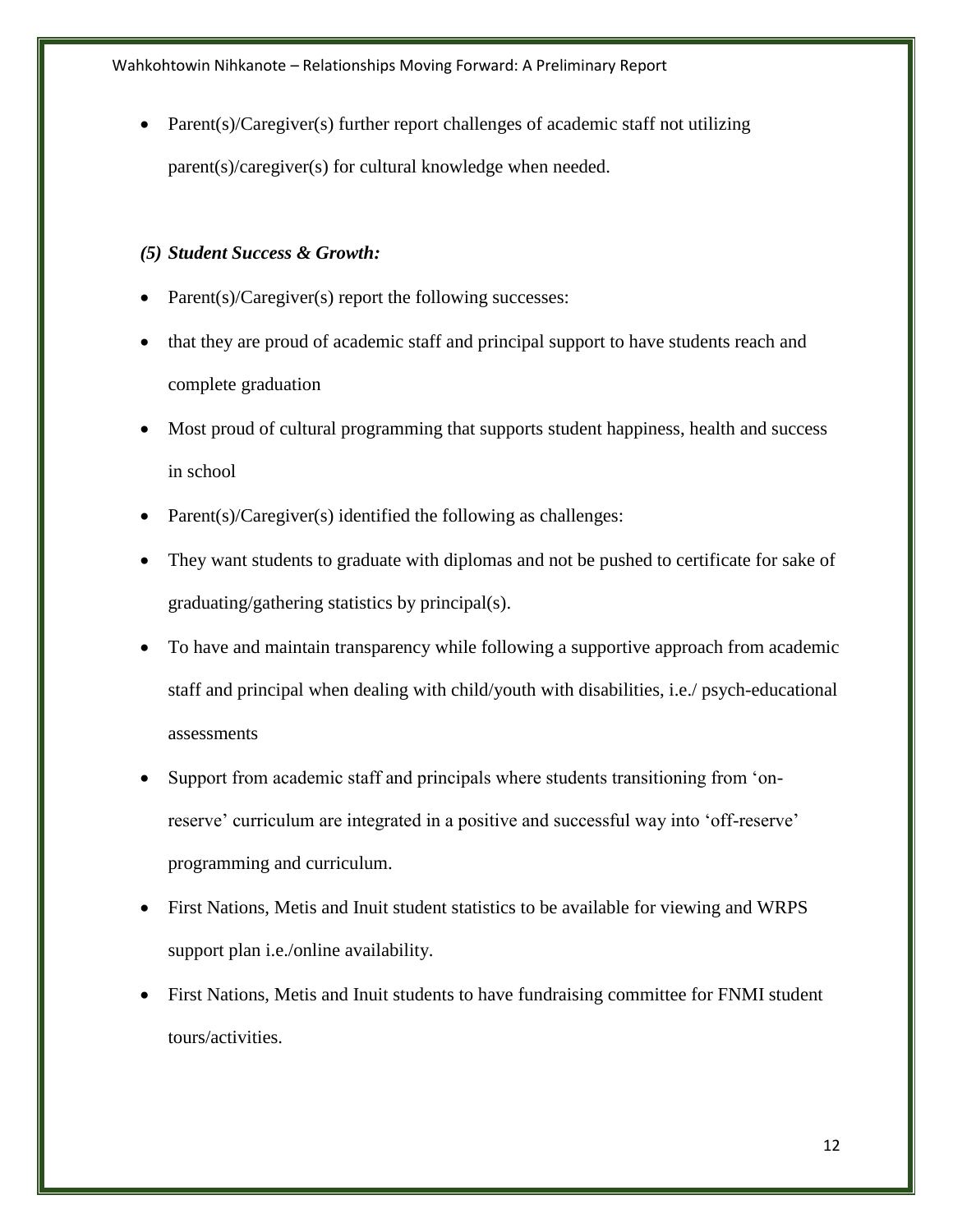## *(6) Maskwacis Parent Council:*

- Parent(s)/Caregiver(s) share the following successes:
- Appreciate that there is a table for First Nations, Metis and Inuit parents to come together to discuss child's school experience(s), successes and challenges
- Parent(s) and caregiver(s) report that the Maskwacis parent council is much needed but also note that there is need for the following:
- A sitting elder would be beneficial for this table
- Require a newsletter to keep parent(s)/caregiver(s) informed
- Sufficient notice and MWL support in contact parents to attend
- Transparent and shared collection of agenda items i.e./ parent(s)/caregiver(s) having opportunity to bring forward agenda items
- Not knowledgeable or aware of Maskwacis Parent Council and its mandate/terms of reference.
- Parent(s) and caregiver(s) to bring forward fundraising 'sub-committee' at this table. To have fundraising opportunities for First Nations, Metis and Inuit students and programming.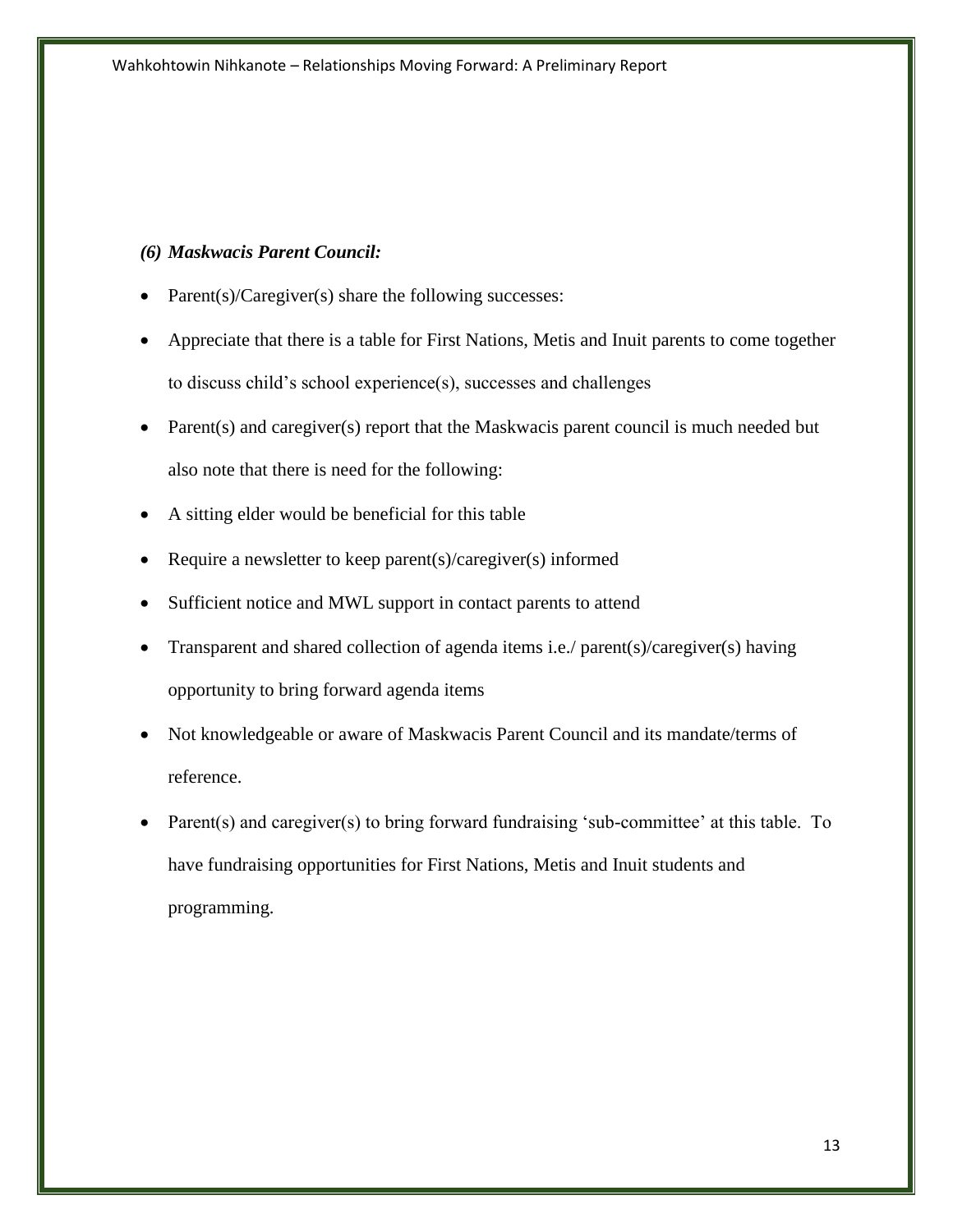## **Additional Points:**

This writer noted from several First Nations, Metis and Inuit parent(s) and caregiver(s) that they identified their child (ren) not participating in Wahkohtowin programming. They identified no successes, challenges or points to bring forward in this report.

## **Summary:**

In closing, this journey of parent and caregiver consults has been learning and knowledge building where respectful and relational conversations informed political, social and educational needs of the First Nations, Metis and Inuit students and their families. Our First Nations, Metis and Inuit parent(s) and caregiver(s) are so valuable in shaping success for our students of WRPS. The voices gathered in this report have provided invaluable information that will inform WRPS supporting student success through adequate programming and strengthening current relationships. Between WRPS and parent(s)/caregiver(s), there is a shared vision for First Nations, Metis and Inuit students that there is a sense of welcoming, belonging and recognition to the unique learning opportunities that FNMI students require which supports consistent growth and success in their academic journey with Wetaskiwin Regional District Schools. In moving forward, the voices brought forward in this report are shared amongst the FNMI parent(s) and caregiver(s), it is here that these shared voices empower and advocate for review and change of current programming of Wahkohtowin, curriculum enhancements which includes Indigenous knowledges, academic and principal attitudes/practices and an inclusive approach with all WRPS students which breaks away from stereotypes and racial microagressions for all. First Nations, Metis and Inuit parent(s), caregiver(s) and students have a strong sense of pride in